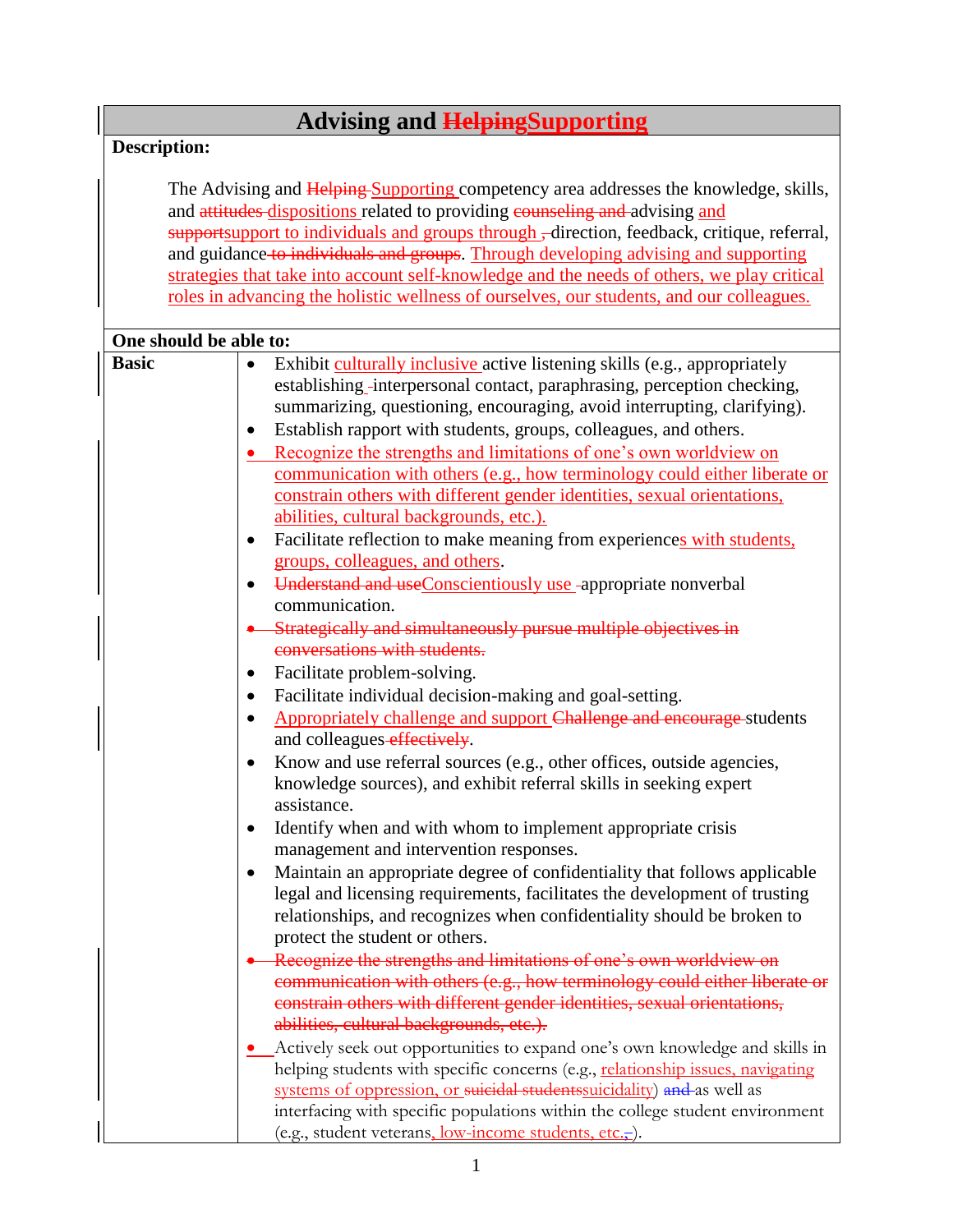|                     | Utilize virtual resources and technology to meet the advising and                                             |
|---------------------|---------------------------------------------------------------------------------------------------------------|
|                     | supporting needs of students.                                                                                 |
|                     |                                                                                                               |
| <b>Intermediate</b> | Perceive and analyze unspoken dynamics in a group setting.<br>$\bullet$                                       |
|                     | Facilitate or coach group decision-making, goal-setting, and process.<br>٠                                    |
|                     | Conduct student individual professional development needs assessment<br>$\bullet$                             |
|                     | and student group group assessment of organizational needs.                                                   |
|                     | Strategically and simultaneously pursue multiple objectives in                                                |
|                     | conversations with students.                                                                                  |
|                     | Identify patterns of behavior that may signal mental health concerns or                                       |
|                     | other wellness concerns.                                                                                      |
|                     | Manage interpersonal conflict-between individuals and between groups.                                         |
|                     | Mediate differences between/among individuals or groups.<br>٠                                                 |
|                     | Appropriately mentor students and staff.                                                                      |
|                     | Demonstrate culturally-appropriate-inclusive advising, helpingsupporting,                                     |
|                     | coaching, and counseling strategies.                                                                          |
|                     | Initiate and exercise appropriate institutional crisies intervention                                          |
|                     | responses and processes.                                                                                      |
|                     | Develop and implement successful prevention/outreach programs on                                              |
|                     | campus, including effective mental health publicity/marketing.                                                |
|                     | Utilize communication and learning technology (e.g., websites, social<br>$\bullet$                            |
|                     | networking, video clips, podcasts) to address students' mental                                                |
|                     | healthholistic wellness issues.                                                                               |
|                     | Provide advocacy services to survivors of interpersonal-violence.<br>$\bullet$                                |
|                     | Develop and distribute accurate and helpful mental health information for                                     |
|                     | students, faculty and staff.                                                                                  |
|                     | Develop avenues for student involvement in mental health promotion and                                        |
|                     | de-stigmatization of mental illness (e.g., creating student advisory                                          |
|                     | councils, peer education programs, advising student mental health                                             |
|                     | organizations).                                                                                               |
|                     | • Consult with mental health professionals as appropriate.                                                    |
|                     | Provide and arrange for the necessary training and development for staff                                      |
|                     | to enhance their advising and helping skills.                                                                 |
|                     | Develop virtual programs and initiatives to meet the needs of students                                        |
|                     | with limited access to campus services (i.e. commuter, graduate, evening,<br>distance, online, among others). |
|                     |                                                                                                               |
|                     | Engage in research and publication of mental health issues.                                                   |
| <b>Advanced</b>     | Engage in research and publication of holistic student wellness issues.                                       |
|                     | Provide effective counseling services to individuals and groups.                                              |
|                     | Assess responses to counseling advising and supporting interventions.<br>٠                                    |
|                     | including traditional campus-based and virtual interventions.                                                 |
|                     | Provide and arrange for the necessary training and development for staff                                      |
|                     | to enhance their advising and helping skills.                                                                 |
|                     | Exercise institutional crisis intervention skills.                                                            |
|                     | $\underline{C}$ , and coordinate institutional crisis intervention and response processes.                    |
|                     | Collaborate with other campus departments and organizations as well as                                        |